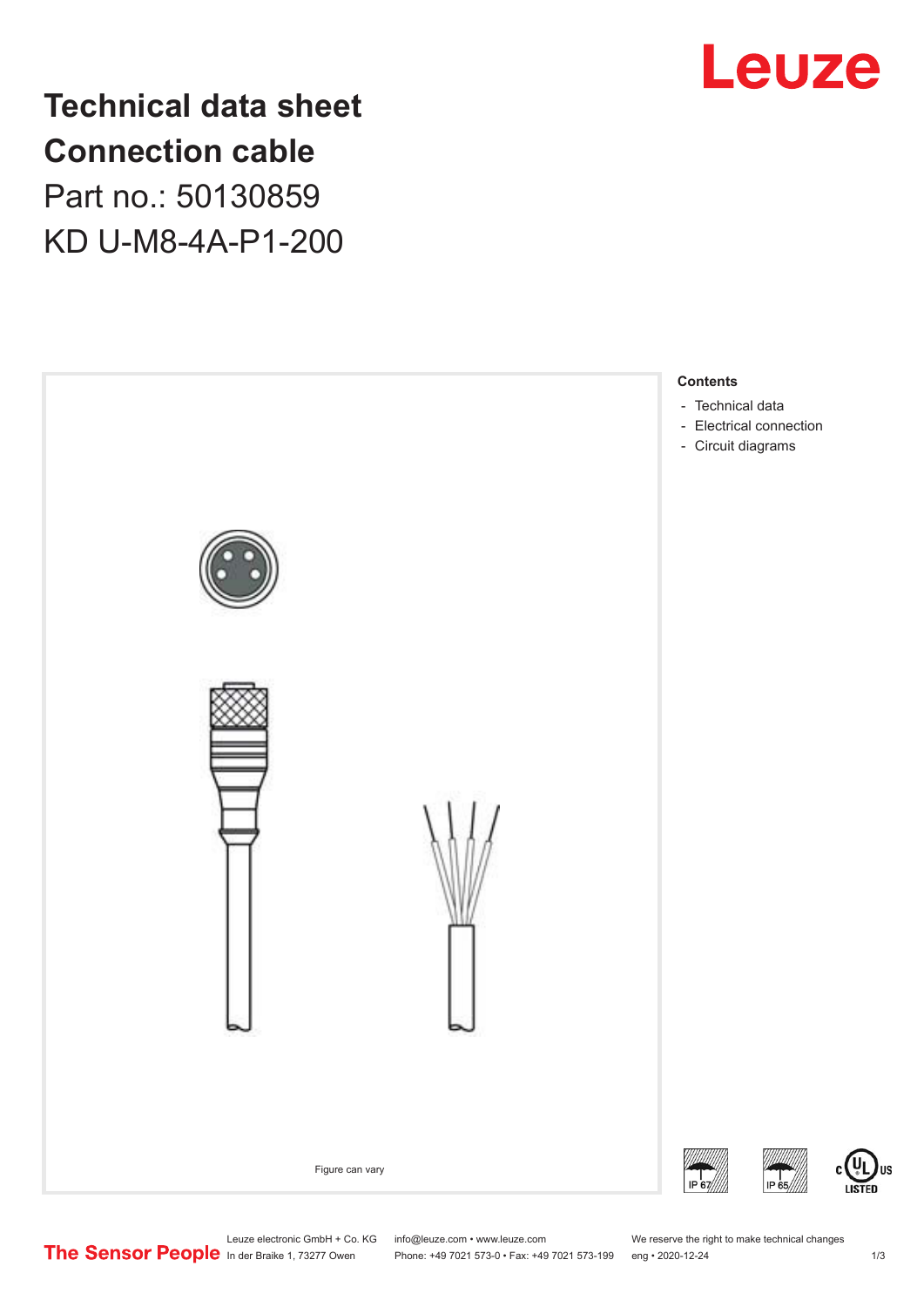## <span id="page-1-0"></span>**Technical data**

### **Electrical data**

**Performance data Operating voltage** Max. 30 V AC/DC

### **Connection**

| <b>Connection 1</b>               |                                                                                                                                                                                                                                |
|-----------------------------------|--------------------------------------------------------------------------------------------------------------------------------------------------------------------------------------------------------------------------------|
| <b>Type of connection</b>         | Connector                                                                                                                                                                                                                      |
| <b>Thread size</b>                | M <sub>8</sub>                                                                                                                                                                                                                 |
| <b>Type</b>                       | Female                                                                                                                                                                                                                         |
| Handle body material              | PUR                                                                                                                                                                                                                            |
| No. of pins                       | 4-pin                                                                                                                                                                                                                          |
| <b>Version</b>                    | Axial                                                                                                                                                                                                                          |
| Lock                              | Screw fitting, nickel-plated diecast zinc,<br>recommended torque 0.6 Nm, self-<br>locking                                                                                                                                      |
| <b>Connection 2</b>               |                                                                                                                                                                                                                                |
| <b>Type of connection</b>         | Open end                                                                                                                                                                                                                       |
| <b>Cable properties</b>           |                                                                                                                                                                                                                                |
| <b>Number of conductors</b>       | 4 Piece(s)                                                                                                                                                                                                                     |
| Wire cross section                | $0.25$ mm <sup>2</sup>                                                                                                                                                                                                         |
| <b>AWG</b>                        | 24                                                                                                                                                                                                                             |
| Sheathing color                   | <b>Black</b>                                                                                                                                                                                                                   |
| Shielded                          | No                                                                                                                                                                                                                             |
| Silicone-free                     | Yes                                                                                                                                                                                                                            |
| Cable design                      | Connection cable (open on one end)                                                                                                                                                                                             |
| Cable diameter (external)         | 4 7 mm                                                                                                                                                                                                                         |
| Cable length                      | 20,000 mm                                                                                                                                                                                                                      |
| <b>Sheathing material</b>         | <b>PUR</b>                                                                                                                                                                                                                     |
| Wire insulation                   | <b>PUR</b>                                                                                                                                                                                                                     |
| <b>Traverse rate</b>              | Max, 3.3 m/s with horiz, traverse path of<br>5m and and max, acceleration of 5m/s <sup>2</sup>                                                                                                                                 |
| Suitability for drag chains       | Yes                                                                                                                                                                                                                            |
| Properties of the outer sheathing | Free of CFC, cadmium, silicone, halogen<br>and lead, matt, low-adhesion, abrasion-<br>resistant, easily machine-processable                                                                                                    |
| Resistance of the outer sheathing | Hydrolysis and microbe resistant, good<br>oil, gasoline and chemical resistance in<br>accordance with VDE 0472 part 803 test<br>B. flame retardant in accordance with UL<br>1581 VW1 / CSA FT1 / IEC 60332-1,<br>IEC 60332-2-2 |
| <b>Torsion suitability</b>        | ±180° / m (max. 2 mio. cycles with 35<br>cycles / min)                                                                                                                                                                         |

### **Mechanical data**

| <b>Width across flats</b>                                       | 9 <sub>mm</sub>          |
|-----------------------------------------------------------------|--------------------------|
| <b>Bending cycles</b>                                           | 5,000,000 Piece(s)       |
| Bending radius, flexible laying, min.                           | Min. 10 x cable diameter |
| Bending radius, stationary laying, min. Min. 5 x cable diameter |                          |
|                                                                 |                          |
| <b>Environmental data</b>                                       |                          |
| Ambient temperature, operation,<br>flexible use                 | $-2580 °C$               |
| Ambient temperature, operation,<br>stationary use               | $-4080 °C$               |
| <b>Certifications</b>                                           |                          |
| Degree of protection                                            | IP 65                    |
|                                                                 | IP 67                    |
| <b>Certifications</b>                                           | c UL US                  |
|                                                                 |                          |
| <b>Classification</b>                                           |                          |
| <b>Customs tariff number</b>                                    | 85444290                 |
| eCl@ss 5.1.4                                                    | 27279201                 |
| eCl@ss 8.0                                                      | 27279218                 |
| eCl@ss 9.0                                                      | 27060311                 |
| eCl@ss 10.0                                                     | 27060311                 |
| eCl@ss 11.0                                                     | 27060311                 |
| <b>ETIM 5.0</b>                                                 | EC001855                 |
| <b>ETIM 6.0</b>                                                 | EC001855                 |
| <b>ETIM 7.0</b>                                                 | EC001855                 |

**Leuze** 

# **Electrical connection**

**Connection 1**

| Type of connection   | Connector                                                                             |
|----------------------|---------------------------------------------------------------------------------------|
| <b>Thread size</b>   | M <sub>8</sub>                                                                        |
| Type                 | Female                                                                                |
| Handle body material | <b>PUR</b>                                                                            |
| No. of pins          | $4$ -pin                                                                              |
| <b>Version</b>       | Axial                                                                                 |
| Lock                 | Screw fitting, nickel-plated diecast zinc, recommended<br>torque 0.6 Nm, self-locking |